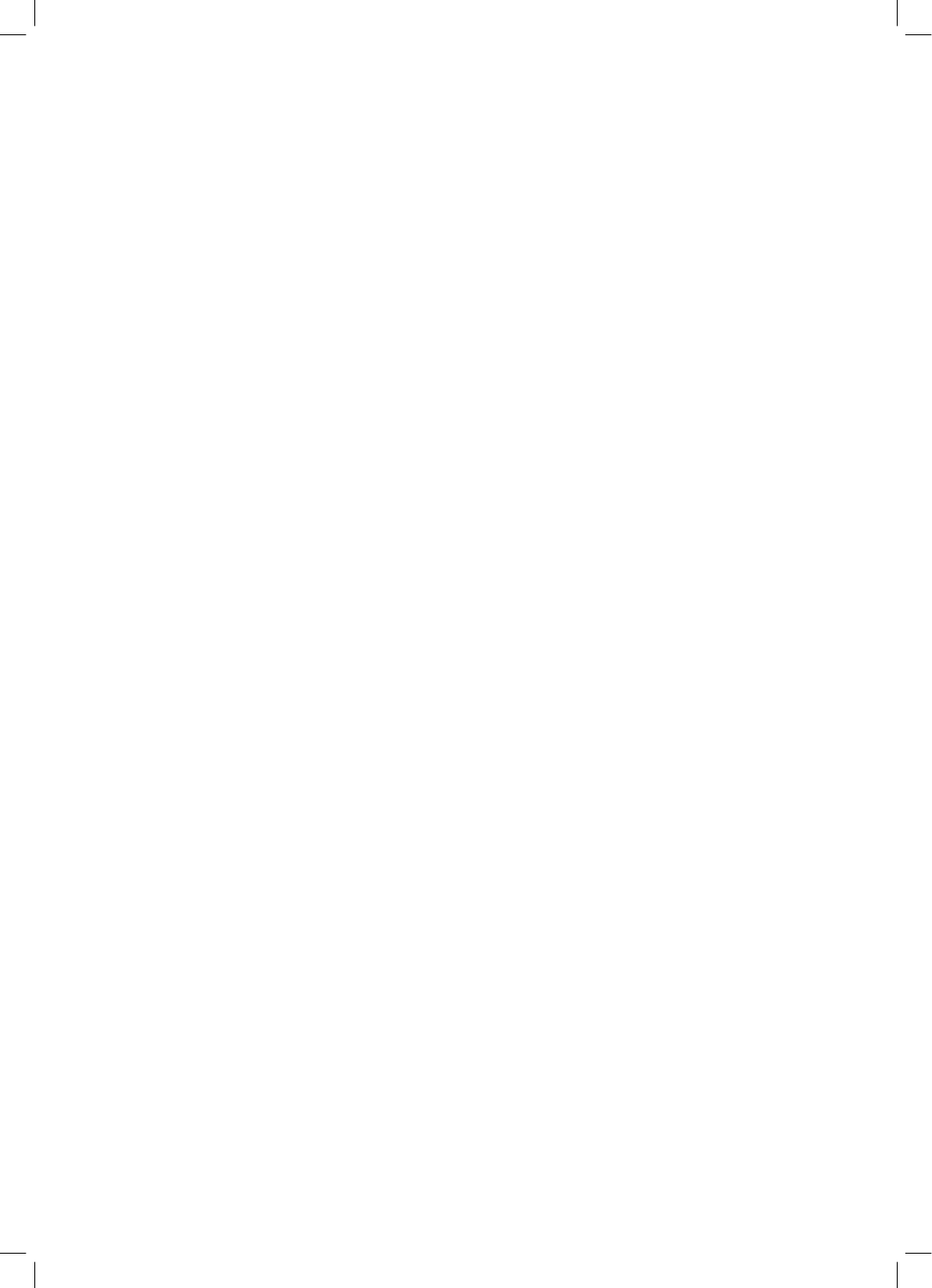### **MEETING OUTLINE**

### **Thursday 24th September 2009 Cheyne Lecture Theatre**

| 9am-9.25am     | Registration                                                                                                                                 |
|----------------|----------------------------------------------------------------------------------------------------------------------------------------------|
| 9.25am         | Welcome Address, Dr. Risteárd Ó Laoide, Dean, Faculty of Radiologists                                                                        |
| 9.30am-11am    | <b>Scientific Session I</b>                                                                                                                  |
| 11am-11.30am   | Tea/Coffee Break                                                                                                                             |
| $11.30$ am-1pm | <b>Scientific Session II</b>                                                                                                                 |
| $1pm-2pm$      | Lunch                                                                                                                                        |
| 2pm-3pm        | Special Session on Neuro-oncology Imaging<br>Dr. Noel Fanning, Cork University Hospital, Cork<br>Dr. Paul Brennan, Beaumont Hospital, Dublin |
| 3pm-3.30pm     | Tea/Coffee Break                                                                                                                             |
| 3.30pm-5pm     | <b>Scientific Session III</b>                                                                                                                |

### **Friday 25th September 2009 Cheyne Lecture Theatre**

| 8.30am-9am     | Registration                                                                                                                                                                                                   |
|----------------|----------------------------------------------------------------------------------------------------------------------------------------------------------------------------------------------------------------|
| 9am-10.20am    | Special Discussion Session on Building New Cancer Services<br>Dr. Tom Keane, Interim Director, National Cancer Programme<br>Dr. Risteárd Ó Laoide, Dean, Faculty of Radiologists                               |
| 10.20am-11am   | <b>Haughton Lecture</b><br>Professor Elliot Fishman, Johns Hopkins Hospital, Baltimore, Maryland<br>The Role of CT Angiography and 3D Imaging in the Detection and Staging of Gastrointestinal<br>Malignancies |
| 11am-11.30am   | Opening of Poster & Technical Exhibition<br>Tea/Coffee Break                                                                                                                                                   |
| 11.30am-1pm    | <b>Categorical Session I</b><br>Urology Imaging                                                                                                                                                                |
| 1pm-2pm        | Lunch                                                                                                                                                                                                          |
| 2pm-3.20pm     | <b>Categorical Session II</b><br>Lung Cancer Imaging                                                                                                                                                           |
| 3.20pm-3.50pm  | Tea/Coffee Break                                                                                                                                                                                               |
| 3.50pm-4.20pm  | <b>Faculty Annual General Meeting</b>                                                                                                                                                                          |
| 4.20pm-5pm     | <b>Honorary Fellows Lecture</b><br>Professor Rodney Reznek, St. Bartholomew's Hospital, London<br>Principles of Imaging for Radiotherapy Planning - The Role of the Radiologist                                |
| 7pm for 7.30pm | Reception, Honorary Conferring of Fellowships & Dinner (Black Tie)                                                                                                                                             |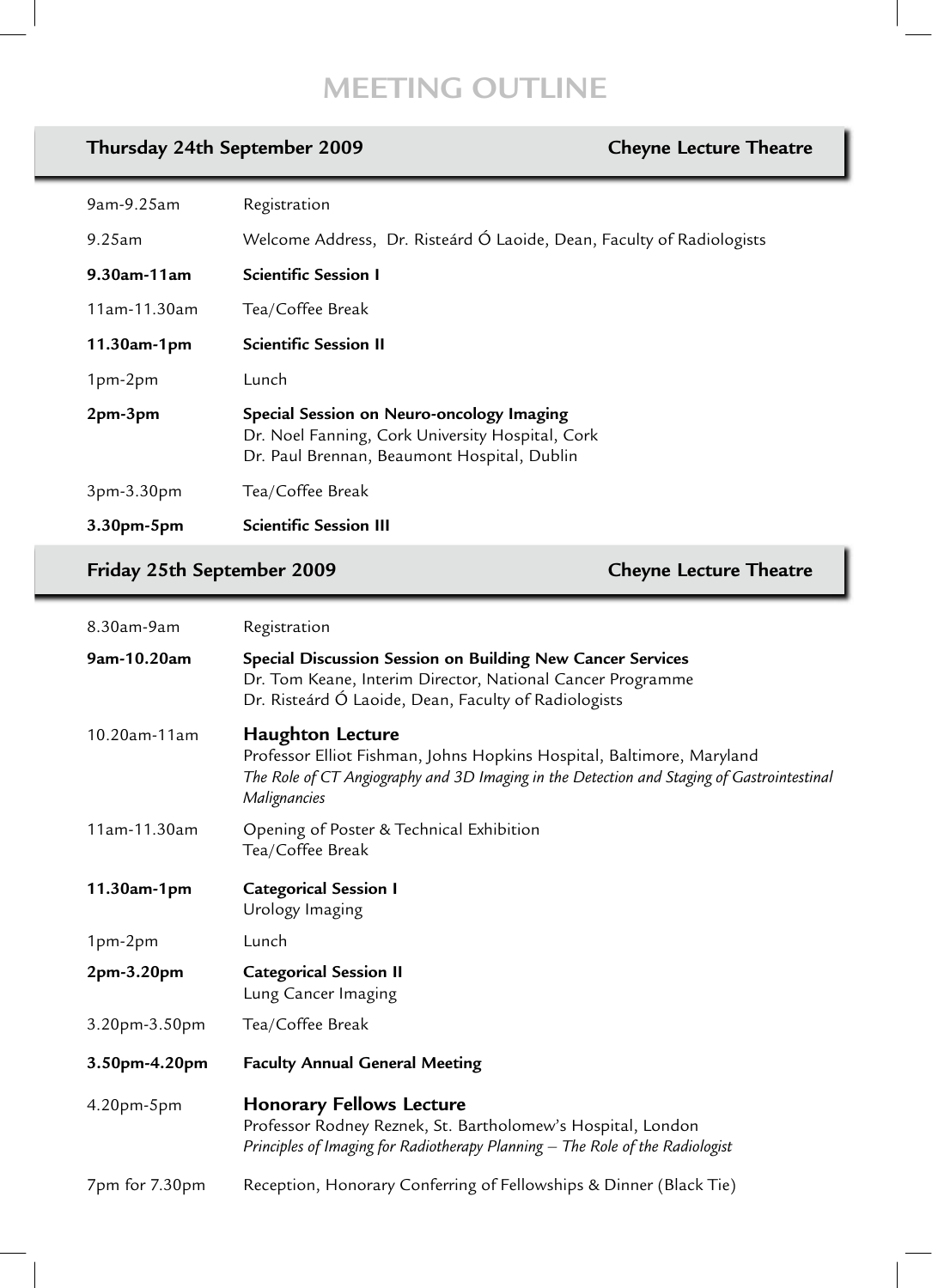## **MEETING OUTLINE**

### Saturday 26th September 2009 **Cheyne Lecture Theatre**

| 8.30am-9am        | Registration                                                         |
|-------------------|----------------------------------------------------------------------|
| 9am-10.30am       | <b>Categorical Session III</b><br>Pancreatic & Hepatobiliary Imaging |
| $10.30$ am-11am   | Tea/Coffee Break                                                     |
| 11am-11.30am      | Case of the Day<br>St. Vincent's University Hospital                 |
|                   |                                                                      |
| $11.30$ am-1 $pm$ | <b>Categorical Session IV</b><br>Gastrointestinal Cancer Imaging     |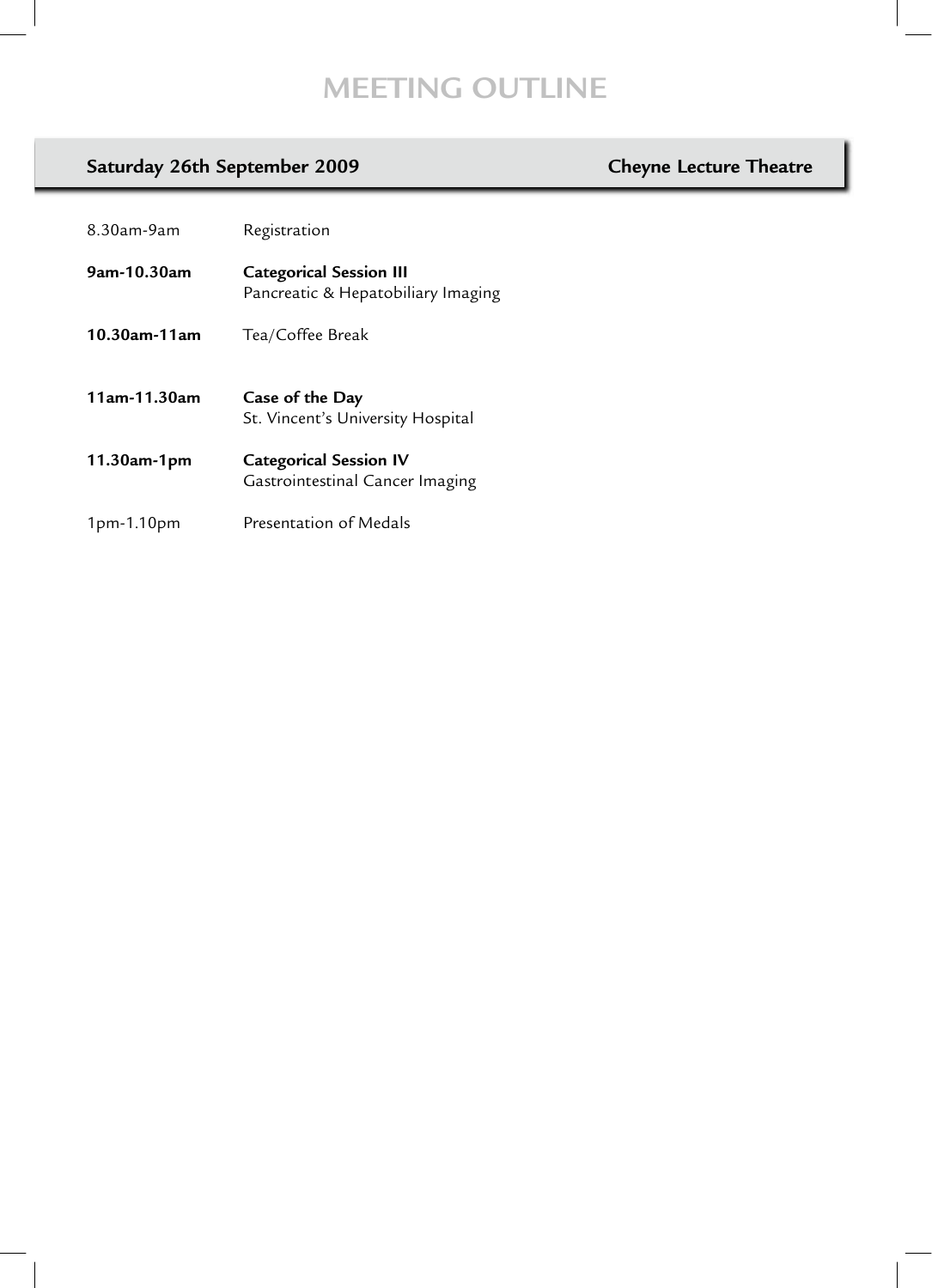# Thursday 24<sup>th</sup> September

| $9.00 - 9.25$ am  | Registration                                                                                                                                                                                                                                                                                                                                                                                                                                                                                                                                                                                                                                                                                                                                                                                                                                                                         |
|-------------------|--------------------------------------------------------------------------------------------------------------------------------------------------------------------------------------------------------------------------------------------------------------------------------------------------------------------------------------------------------------------------------------------------------------------------------------------------------------------------------------------------------------------------------------------------------------------------------------------------------------------------------------------------------------------------------------------------------------------------------------------------------------------------------------------------------------------------------------------------------------------------------------|
| $9.25 - 9.30$ am  | Welcome Address, Dr Risteárd Ó Laoide, Dean<br><b>Faculty of Radiologists</b>                                                                                                                                                                                                                                                                                                                                                                                                                                                                                                                                                                                                                                                                                                                                                                                                        |
| $9.30 - 11.00$ am | <b>Scientific Session I</b><br>Moderator Dr Risteárd Ó Laoide, Dean, Faculty of Radiologists                                                                                                                                                                                                                                                                                                                                                                                                                                                                                                                                                                                                                                                                                                                                                                                         |
| 9.30am            | Transient Bacteraemia during CT Colonography: Implications for Antibiotic<br>Prophylaxis<br>Carole A Ridge, Marguerite Carter, Ronan Ryan, Ronan P Killeen, Chris Hegarty,<br>Lorna Browne, Dermot E Malone.<br>St Vincent's University Hospital, Dublin                                                                                                                                                                                                                                                                                                                                                                                                                                                                                                                                                                                                                             |
| 9.39am            | Comparison of TACE and Y90 Radioembolization in the treatment of Solitary HCC.<br>Tim Scanlon MD1, Ahsun Riaz MD1, Laura Kulik MD2, Robert J Lewandowski MD1,<br>Robert K Ryu MD1, Mary F Mulcahy MD3, Michael Abecassis MD4, Kent T Sato<br>MD1, Reed A Omary MD MS1, Riad Salem MD MBA1,2<br>1 Department of Radiology, Section of Interventional Radiology, Northwestern Memorial<br>Hospital, Robert H. Lurie Comprehensive Cancer Center, Chicago IL,<br>2 Department of Medicine, Division of Hepatology, Robert H. Lurie Comprehensive Cancer<br>Center, Northwestern Memorial Hospital, Chicago, IL, 3 Department of Medicine, Division<br>of Hematology and Oncology, Robert H. Lurie Comprehensive Cancer Center, Northwestern<br>Memorial Hospital, Chicago, IL, 4 Department of Surgery, Division of Transplant Surgery,<br>Northwestern Memorial Hospital, Chicago, IL. |
| 9.48am            | From chairside to SI 478/303. The Dental experience in Ireland<br>Murray L., Renehan J, Behan A, Armstrong N, Bolas A, Gallagher A, O Reilly G,<br>Reynolds V.<br>Dublin ML/NE Radiation Safety Committee                                                                                                                                                                                                                                                                                                                                                                                                                                                                                                                                                                                                                                                                            |
| 9.57am            | A retrospective study of the utility of C-reactive protein as a predictor of<br>positive abdominal CT findings in the non-traumatic acute abdomen.<br>Coyle J, Brennan C, O'Regan K, McLaughlin P, Ryan MF, Maher, M.<br>Radiology Department, Cork University Hospital, Cork.                                                                                                                                                                                                                                                                                                                                                                                                                                                                                                                                                                                                       |
| 10.06am           | Molecular magnetic resonance imaging: the value of immunoliposomes.<br>P Foran, D Kozlowska, P MacMahon, M Shelly, S Eustace, R O'Kennedy<br>Department of Radiology, Mater Misericordiae University Hospital, Dublin 7<br>School of Biotechnology, Dublin City University, Dublin 9                                                                                                                                                                                                                                                                                                                                                                                                                                                                                                                                                                                                 |
| 10.15am           | An algorithmic approach to CT Urography<br>PA Ball, CB Loughrey, PD Hanley.<br>Dept of Radiology, The Ulster Hospital Dundonald, Belfast                                                                                                                                                                                                                                                                                                                                                                                                                                                                                                                                                                                                                                                                                                                                             |
| 10.24am           | Molecular Magnetic Resonance Imaging of Multiple Myeloma and<br>Her2-positive Breast Cancer<br>P Foran, D Kozlowska, P MacMahon, M Shelly, S Eustace, R O'Kennedy<br>Department of Radiology, Mater Misericordiae University Hospital, Dublin 7<br>School of Biotechnology, Dublin City University, Dublin 9                                                                                                                                                                                                                                                                                                                                                                                                                                                                                                                                                                         |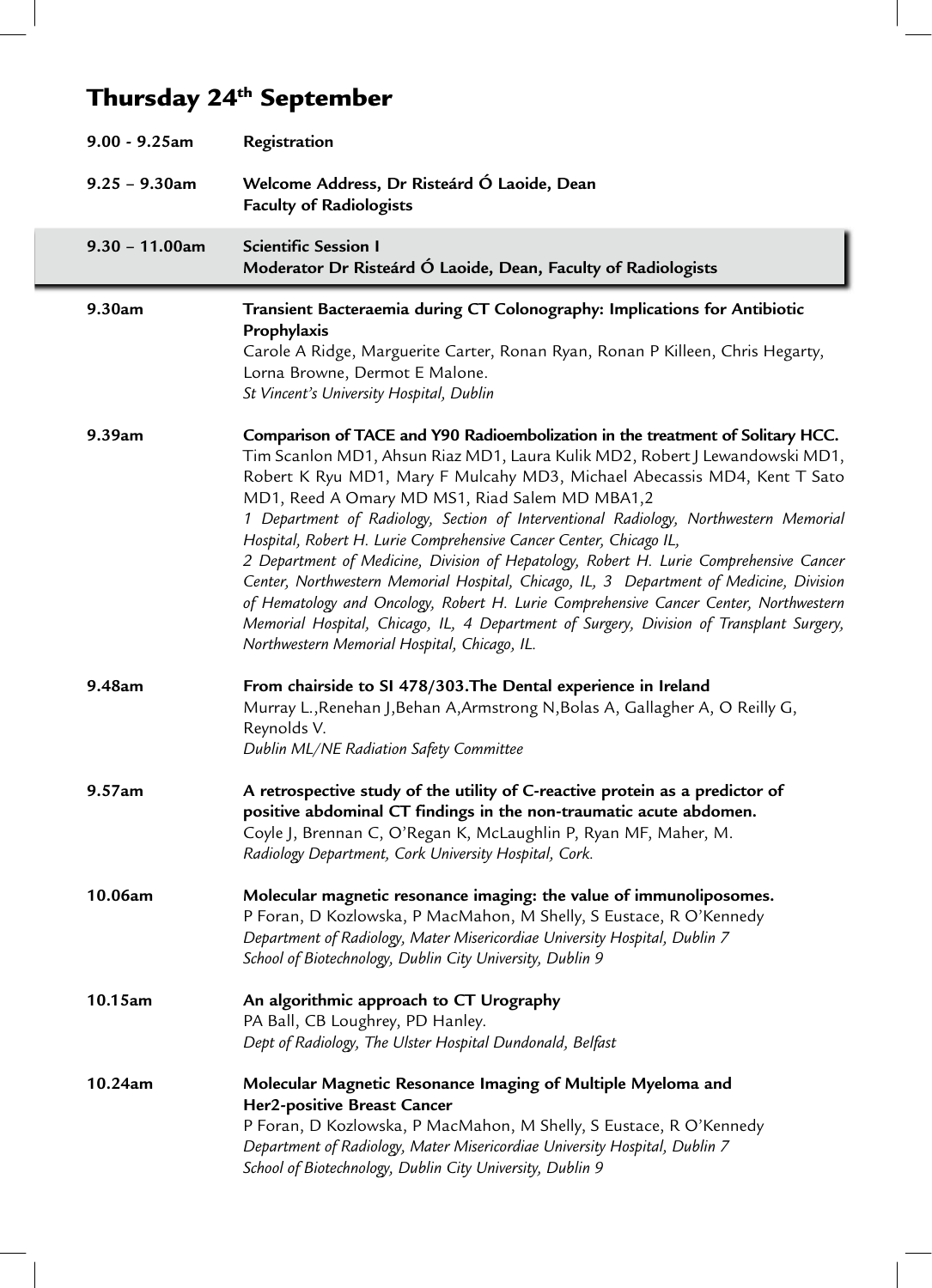| 10.33am            | How many chest x-rays in a CT? Assessment of awareness of radiation dose and<br>radiosenstivity in a cohort of hospital clinicians<br>I Heaslip, C Hegarty, M Casey, E Heffernan<br>Department of Radiology, St. Vincent's University Hospital, Dublin                                                                                                                                                      |
|--------------------|-------------------------------------------------------------------------------------------------------------------------------------------------------------------------------------------------------------------------------------------------------------------------------------------------------------------------------------------------------------------------------------------------------------|
| 10.42am            | CT urography compared with conventional intravenous urography in the<br>evaluation of painless haematura: An evidence based approach<br>AM Browne, J Ni Mhuircheartaigh, H Khosa, E Kelliher, C O'Riordan, I Davidson<br>Department of Radiology, University College Hospital, Galway                                                                                                                       |
| 10.51am            | A retrospective study of the utility of Revised Trauma Scores and Glasgow<br>Coma Scale in the triage and selection of patients for urgent<br>Computed Tomography scanning in the setting of acute trauma.<br>Brennan C, Coyle J, O'Regan K, Mclaughlin P, Ryan MF, Maher M.<br>Radiology Department Cork University Hospital, Cork.                                                                        |
| $11.00 - 11.30$ am | Tea/Coffee                                                                                                                                                                                                                                                                                                                                                                                                  |
| $11.30 - 1.00$ pm  | <b>Scientific Session II</b><br>Moderator Dr P.K. Ellis, Royal Victoria Hospital, Belfast                                                                                                                                                                                                                                                                                                                   |
| 11.30am            | An Audit of Pulmonary Embolism in Pregnancy<br>AM Browne1, Jennifer NiMhuircheartaigh1, Carmel G Cronin1, John F Bruzzi1,<br>John J Morrison2, Joseph M Murphy1<br>Department of Radiology1, Department of Obstetrics and Gynaecology2, University College<br>Hospital, Galway                                                                                                                              |
| 11.39am            | Investigation of tissue viability in a rodent model of cerebral ischaemia using<br><b>Sodium MRI</b><br>A J Fagan1,2, F Wetterling1, I Mhairi Macrae3, L Gallagher3<br>1 Centre for Advanced Medical Imaging (CAMI), St. James's Hospital, Dublin<br>2 School of Physics, Trinity College Dublin<br>3 Glasgow Experimental MRI Centre, University of Glasgow, UK                                            |
| 11.48am            | Dual source CT identification of clinically significant aberrant coronary artery anatomy.<br>A Mc Erlean1, S.A. O'Keeffe1, M. Smyth2, K. Walsh3, L.P. Lawler1;<br>1Department of Radiology, Mater Misericordiae University Hospital, Dublin, Ireland,<br>2Department of Radiology, Mater Private Hospital, Dublin, Ireland, 3Department of<br>Cardiology, Our Lady's Children's Hospital, Crumlin, Ireland. |
| 11.57am            | An audit of the use of abdominal radiography in the emergency department<br>Ruth M Dunne, Mary T Keogan<br>Radiology Department, St James Hospital, Dublin                                                                                                                                                                                                                                                  |
| 12.06pm            | Breast Displacement during cardiac CT. A dose reducing strategy!<br>1Foley, S, 2Dodd J, 1McEntee M, 1Brennan PB, 1Rainford L.<br>Department: 1 Faculty of Medicine and Medical Science, University College Dublin, Dublin 4,<br>2Department of Radiology, St. Vincent's University Hospital, Dublin 4                                                                                                       |
| 12.15pm            | CT Colonography - how much gas?<br>P Mc Laughlin, A Suhail, S Mc Williams, K O Regan, A Desmond, D Kelly, M<br>Maher<br>Radiology Department, Cork University Hospital, Cork, Ireland                                                                                                                                                                                                                       |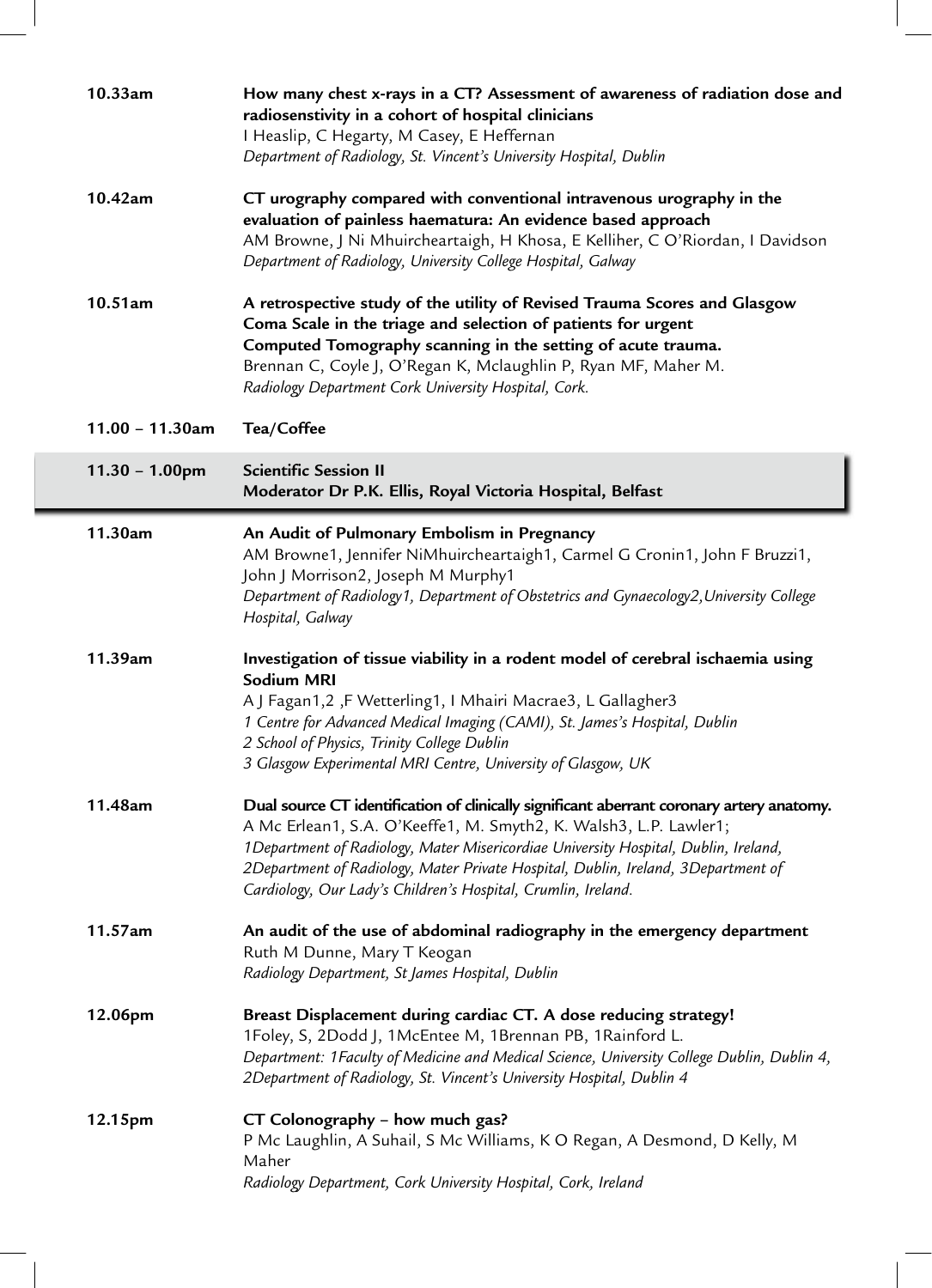| 12.24pm          | Haemoptysis: An Interventionalist's perspective.<br>R M Dunne, M Guiney, N McEniff, M J Ryan.<br>Radiology Department, St James Hospital, Dublin                                                                                                                                 |
|------------------|----------------------------------------------------------------------------------------------------------------------------------------------------------------------------------------------------------------------------------------------------------------------------------|
| 12.33pm          | CT Colonography - should the radiologist estimate visceral adipose tissue?<br>P Mc Laughlin, A Suhail, S Mc Williams, K O Regan, A Desmond, D Kelly, M Maher<br>Radiology Department, Cork University Hospital, Cork, Ireland                                                    |
| 12.42pm          | Radiologoical investigation of pulmonary embolism: an audit<br>in teaching hospital (UCHG)<br>H. Khosa, K Courtney, E. Kelliher, ,T Ramadan, 0. Carney, C. Roche, P. McCarthy.<br>Department of Radiology, University College Hospital, Galway                                   |
| 12.51pm          | Acute-onset severe headache; investigation, incidence and epidemiology of<br>Subarachnoid Haemorrhage.<br>D. Ferguson, G Hunt,<br>Department of Radiology, Rotorua Hospital, New Zealand.                                                                                        |
| $1.00 - 2.00$ pm | Lunch                                                                                                                                                                                                                                                                            |
| $2.00 - 3.00$ pm | Special Session on Neuro-oncology Imaging<br>Moderator Dr Adrian Brady, Mercy University Hospital, Cork<br>Dr Noel Fanning, Cork University Hospital, Cork<br>Dr Paul Brennan, Beaumont Hospital, Dublin                                                                         |
|                  |                                                                                                                                                                                                                                                                                  |
| $3.00 - 3.30$ pm | Tea/Coffee                                                                                                                                                                                                                                                                       |
| $3.30 - 5.00$ pm | <b>Scientific Session III</b><br>Moderator Dr Joan Heneghan, Waterford Regional Hospital, Waterford                                                                                                                                                                              |
| 3.30pm           | Endovascular Stenting of Thoracic Aortic Aneurysms -One center's experience.<br>Siobhan Hoare, David Healy, AE Wood, L Lawler.<br>Departments of Cardiothoracic Surgery & Radiology, Mater Misericordiae Hospital, Dublin                                                        |
| 3.39pm           | Screening for lung cancer using low dose CT scanning: results of 7 year follow up<br>Michael M. Slattery, Claire Foley, Dermot Kenny, Richard W. Costello, Patrick M.<br>Logan, Michael J. Lee<br>Department of Radiology, Beaumont Hospital, Dublin 9                           |
| 3.48pm           | Detailed description of the patterns of FDG uptake Brown Fat seen in<br>PETCT of the routine oncological patients<br>S Gangoli 1, H Wieshmann 2, S Hughes 1<br>Imaging department, Royal Victoria Hospital, part of the Belfast Trust,<br>1.<br>Grosvenor Road, Belfast. BT6 OAT |
|                  | 2.<br>Radiology department, Aintree University Hospitals NHS Foundation Trust,<br>University Hospital Aintree, Longmoor Lane, Liverpool L9 7AL.                                                                                                                                  |

 $\overline{\phantom{a}}$ 

 $^{-}$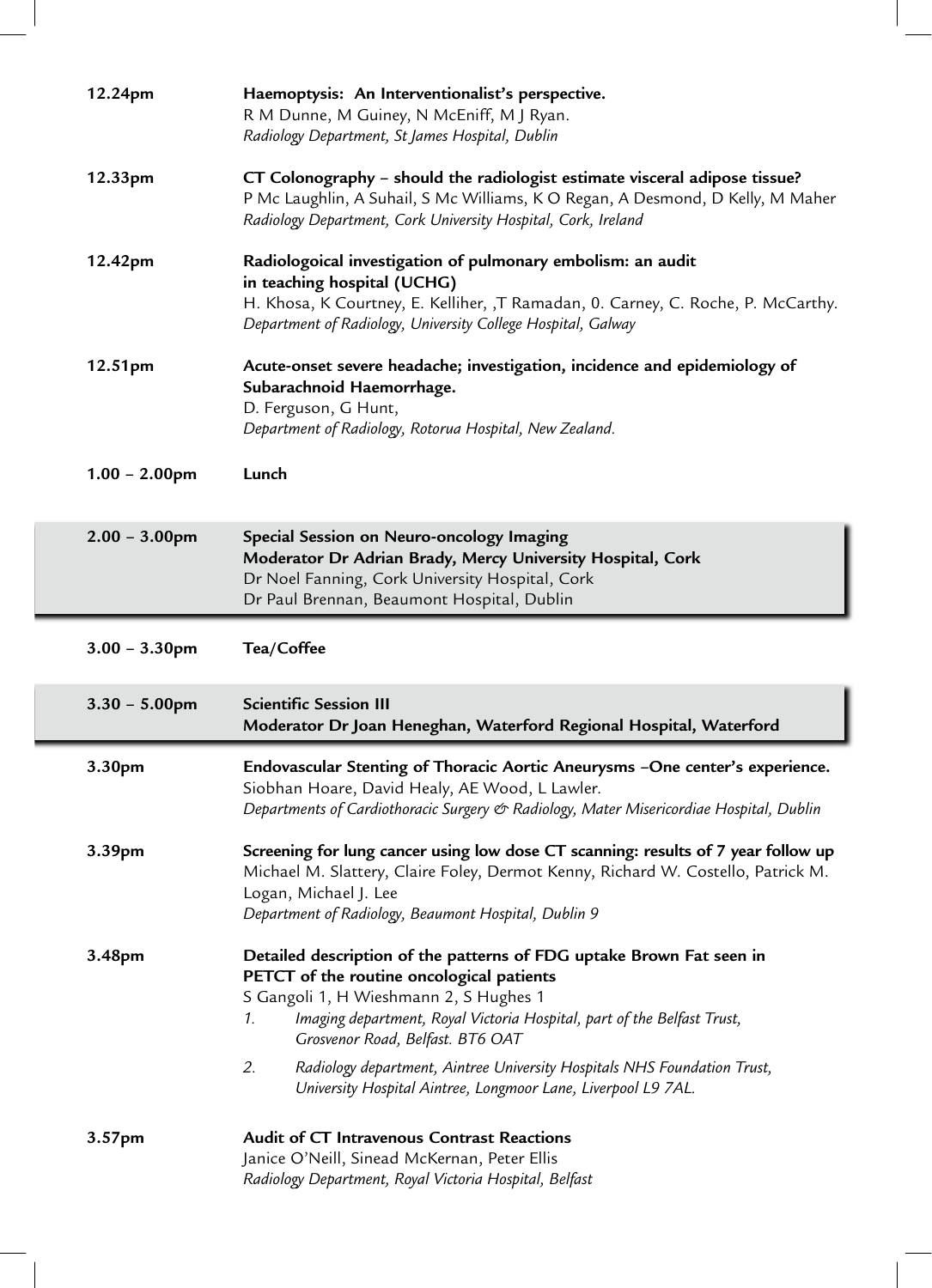| 4.06pm | Assessment of Cardiac Laceration Risk in Re-do Cardiac Surgery by CT Thoracic<br>Angiography<br>Siobhan Hoare, David Healy, Alfred E Wood, Leo Lawler.<br>Department of Cardiothoracic Surgery & Radiology, Mater Misericordiae Hospital, Dublin                                                                                       |
|--------|----------------------------------------------------------------------------------------------------------------------------------------------------------------------------------------------------------------------------------------------------------------------------------------------------------------------------------------|
| 4.15pm | Reporting Standards for Follow Up of Endovascular Procedures<br>Rajendran P., McKernan S., Collins A., Kennedy P.T.K., Love M.H.S., Ellis P.K.<br>Radiology Department, Royal Victoria Hospital, Belfast                                                                                                                               |
| 4.24pm | Doctors differ: The impact of sub-specialist second opinion in<br>hepatobiliary radiology<br>I Heaslip, V Chan, C Hegarty, I Callanan, D Malone<br>Department of Radiology, St. Vincent's University Hospital, Dublin                                                                                                                  |
| 4.33pm | Junior Doctors' knowledge of patient and staff radiation dose exposure and<br>associated risks.<br>Walshe TM, Donagh C, Browne AM, Lavin D, Tuohy B, McCarthy PA.<br>Department of Radiology and Department of Medical physics and Bioengineering, University<br>College Hospital, Galway.                                             |
| 4.42pm | The utility of <sup>99m</sup> Tc-sestamibi scintigraphy in the localisation of parathyroid<br>adenomas in primary hyerparathyroidism<br>N Glynn, N Lynn, C Donagh, R Crowley, D Smith, C Thompson, F Keeling*, A Agha<br>Divisions of Endocrinology and Nuclear Medicine*, Beaumont Hospital & RCSI Medical<br>School, Dublin, Ireland |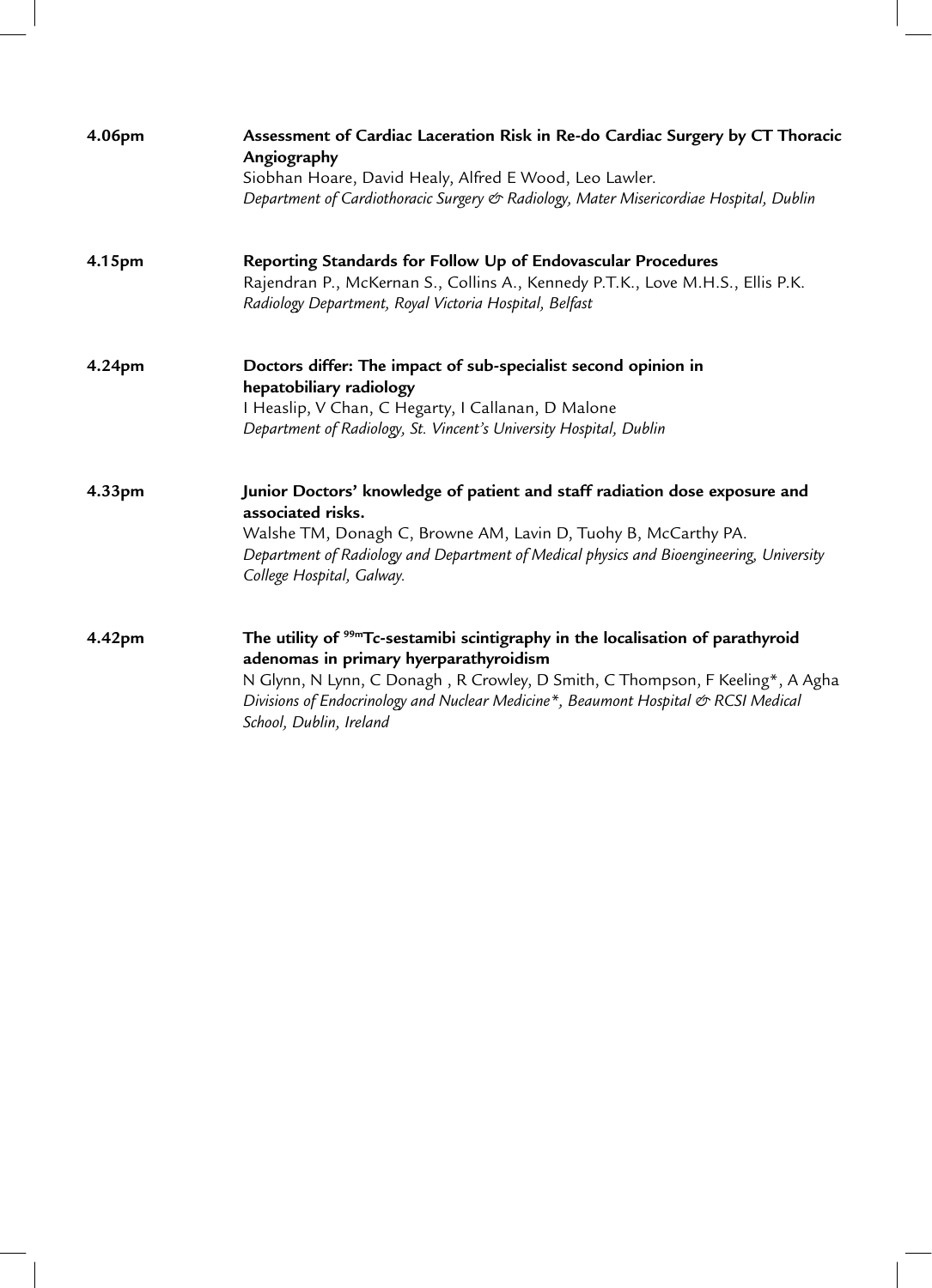# Friday 25th September

| $8.30 - 9.00$ am   | Registration                                                                                                                                                                        |
|--------------------|-------------------------------------------------------------------------------------------------------------------------------------------------------------------------------------|
| $9.00 - 10.20$ am  | "Special Discussion Session on "Building New Cancer Services"<br>Prof Tom Keane, Interim Director, National Cancer Programme<br>Dr Risteárd Ó Laoide, Dean, Faculty of Radiologists |
|                    |                                                                                                                                                                                     |
| $10.20 - 11.00$ am | <b>Haughton Lecture</b><br>Professor Elliot Fishman,<br>Johns Hopkins Hospital, Baltimore, Maryland                                                                                 |
|                    | "The Role of CT Angiography and 3D Imaging in the Detection and<br><b>Staging of Gastrointestinal Malignancies"</b>                                                                 |
| $11.00 - 11.30$ am | Opening of Poster & Technical Exhibition, (Dean)<br>Tea/Coffee                                                                                                                      |
| 11.30 - 1.00pm     | Categorical Session I - Urology Imaging<br>Moderator Dr Ronan Mc Dermott, St. James's Hospital, Dublin                                                                              |
| $11.30 - 11.50$ am | <b>Prostate MRI</b><br>Dr Declan Sheppard, Ballinasloe / Portiuncula Hospital                                                                                                       |
| $11.50 - 12.10$ pm | Radiofrequency Ablation of Renal Tumours<br>Dr Michael Farrell, Waterford Regional Hospital                                                                                         |
| $12.10 - 12.30$ pm | The Problematic Renal Mass<br>Dr William Torreggiani, Adelaide & Meath Hospital, Tallaght                                                                                           |
| $12.30 - 1.00$ pm  | <b>Indeterminate Adrenal Mass</b><br>Professor Rodney Reznek, St. Bartholomew's Hospital, London                                                                                    |
| $1.00 - 2.00$ pm   | Lunch                                                                                                                                                                               |
| $2.00 - 3.20$ pm   | Categorical Session II - Lung Cancer Imaging<br>Moderator Dr Barry Kelly, Royal Victoria Hospital, Belfast                                                                          |
| $2.00 - 2.30$ pm   | <b>CT Lung Cancer Staging</b><br>Dr John Bruzzi, University College Hospital, Galway                                                                                                |
| $2.30 - 2.50$ pm   | Radiofrequency Ablation of Lung Cancer<br>Dr Jonathan Dodd, St. Vincent's University Hospital, Dublin                                                                               |
| $2.50 - 3.20$ pm   | <b>Lung Cancer Screening</b><br>Dr Mark Logan, Beaumont Hospital, Dublin                                                                                                            |
| $3.20 - 3.50$ pm   | Tea/Coffee                                                                                                                                                                          |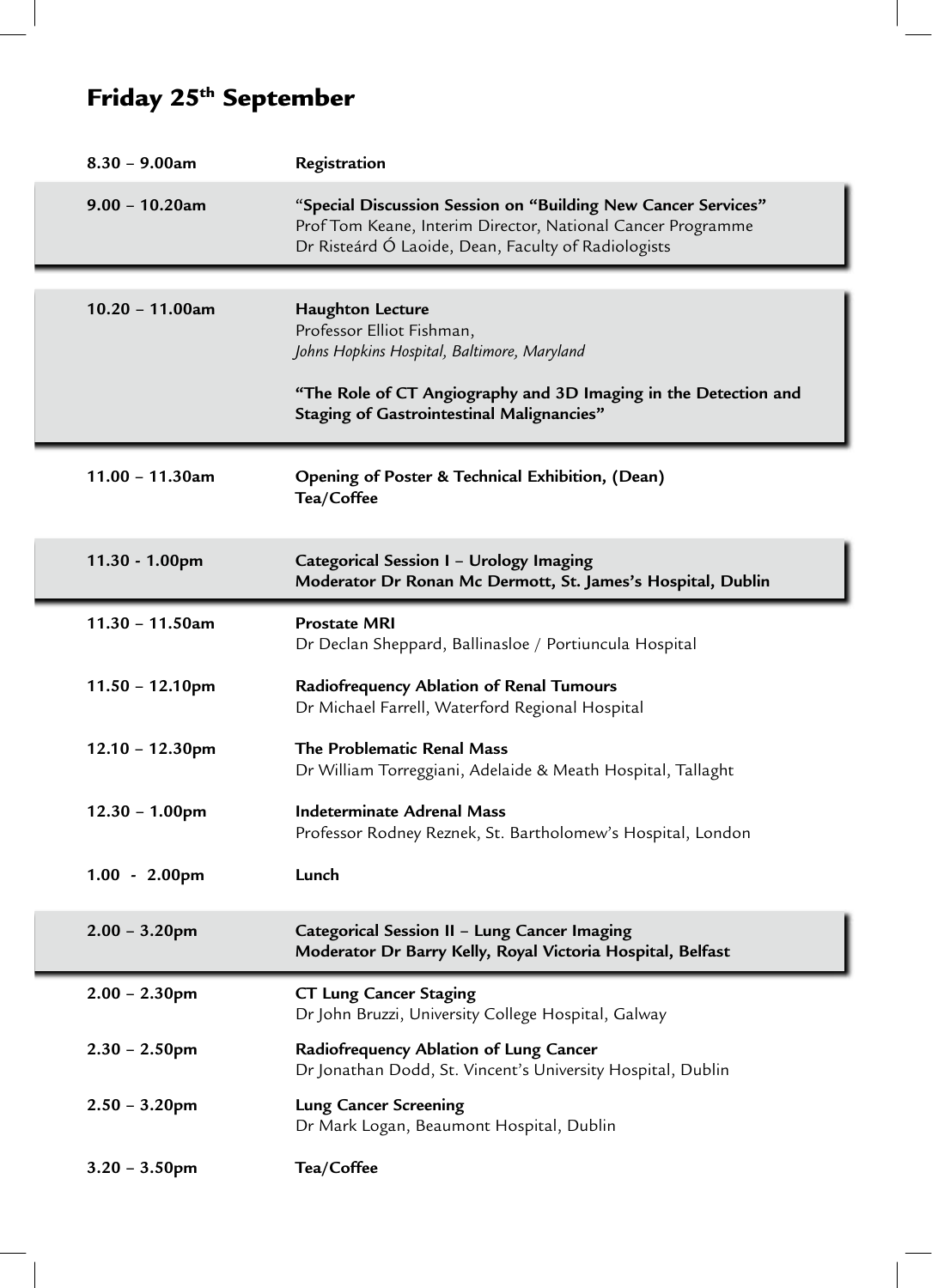| $3.50 - 4.20$ pm | <b>Faculty Annual General Meeting</b>                                                                                                                                                   |  |
|------------------|-----------------------------------------------------------------------------------------------------------------------------------------------------------------------------------------|--|
|                  |                                                                                                                                                                                         |  |
| $4.20 - 5.00$ pm | <b>Honorary Fellows Lecture</b><br>Professor Rodney Reznek,<br>St. Bartholomew's Hospital, London<br>"Principles of Imaging for Radiotherapy Planning -<br>The Role of the Radiologist" |  |
|                  |                                                                                                                                                                                         |  |

**7.00 for 7.30pm Reception, Conferring of Fellowships and Dinner (Black tie)**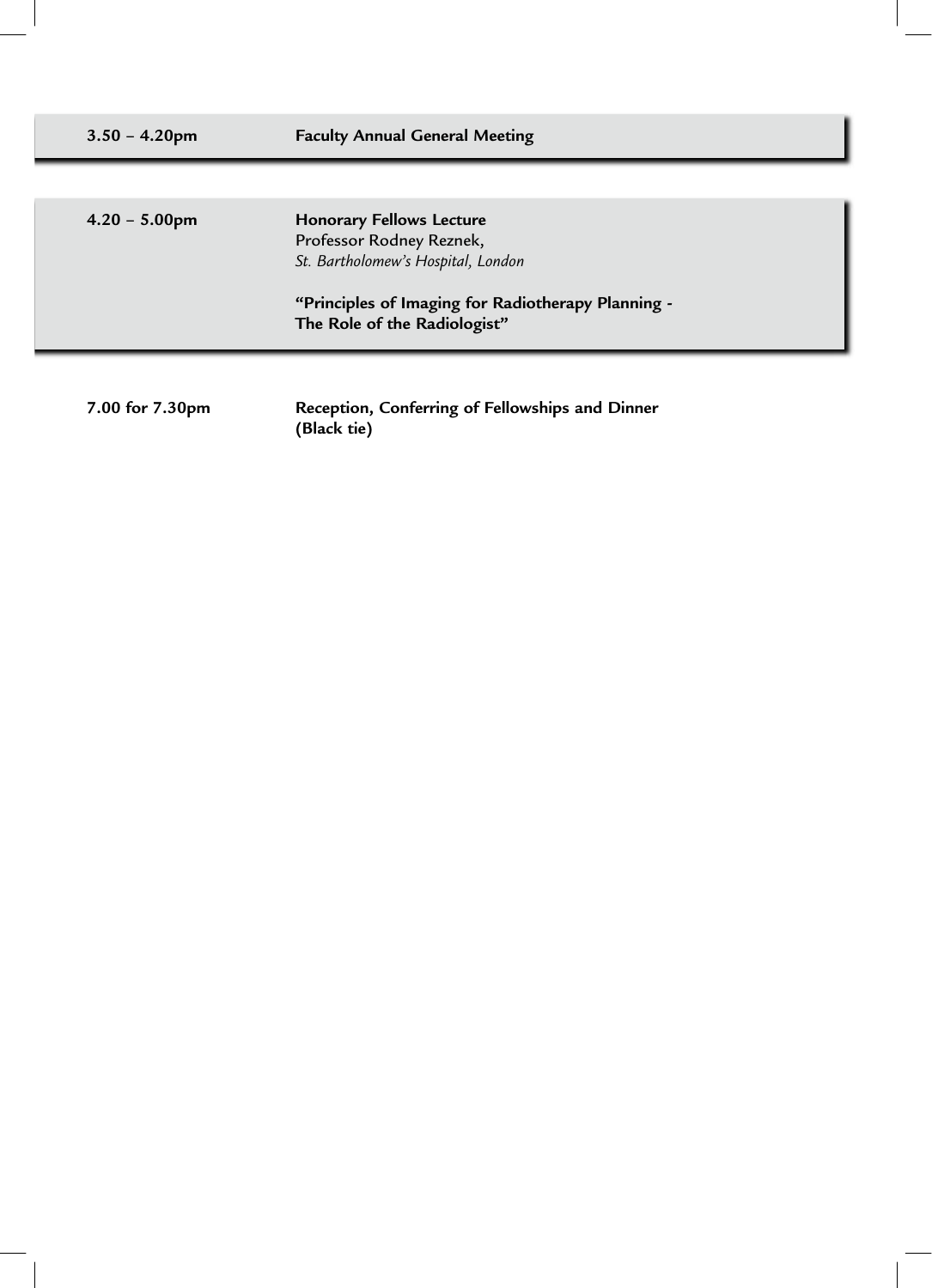# Saturday 26<sup>th</sup> September

| $8.30 - 9.00$ am   | Registration                                                                                                                                     |
|--------------------|--------------------------------------------------------------------------------------------------------------------------------------------------|
| $9.00 - 10.30$ am  | Categorical Session III - Pancreatic & Hepatobiliary Imaging<br>Moderator Dr P.K. Ellis, Royal Victoria Hospital, Belfast                        |
| $9.00 - 9.20$ am   | Pancreatic Cancer Staging,<br>Dr Peter MacEneaney, Mercy University Hospital, Cork                                                               |
| $9.20 - 9.40$ am   | Neuroendocrine Imaging<br>Dr Stephen Skehan, St. Vincent's University Hospital, Dublin                                                           |
| $9.40 - 10.00$ am  | Cholangiocarcinoma<br>Professor Dermot Malone, St. Vincent's University Hospital, Dublin                                                         |
| $10.00 - 10.30$ am | Intervention for Hepatobiliary Cancer<br>Dr Leo Lawler, Mater Misericordiae University Hospital, Dublin                                          |
| $10.30 - 11.00$ am | Tea/Coffee                                                                                                                                       |
|                    |                                                                                                                                                  |
|                    |                                                                                                                                                  |
| $11.00 - 11.30$ am | Cases of the Day<br>Dr Jonathan Dodd, St. Vincent's University Hospital, Dublin                                                                  |
| $11.30 - 1.00$ pm  | Categorical Session IV - Gastrointestinal Cancer Imaging<br>Moderator Professor Helen Fenlon, Mater Misericordiae University<br>Hospital, Dublin |
| $11.30 - 12.00$ pm | <b>Rectal Cancer Staging</b><br>Professor Lennart Blomqvist, Stockholm                                                                           |
| $12.00 - 12.30$ pm | CT Colonography - Its Role in Cancer Management<br>Dr Martina Morrin, Beaumont Hospital, Dublin                                                  |
| $12.30 - 1.00$ pm  | <b>PET CT in Gastrointestinal Cancer</b><br>Dr Simon Hughes, Royal Victoria Hospital, Belfast                                                    |

 **Meeting Ends**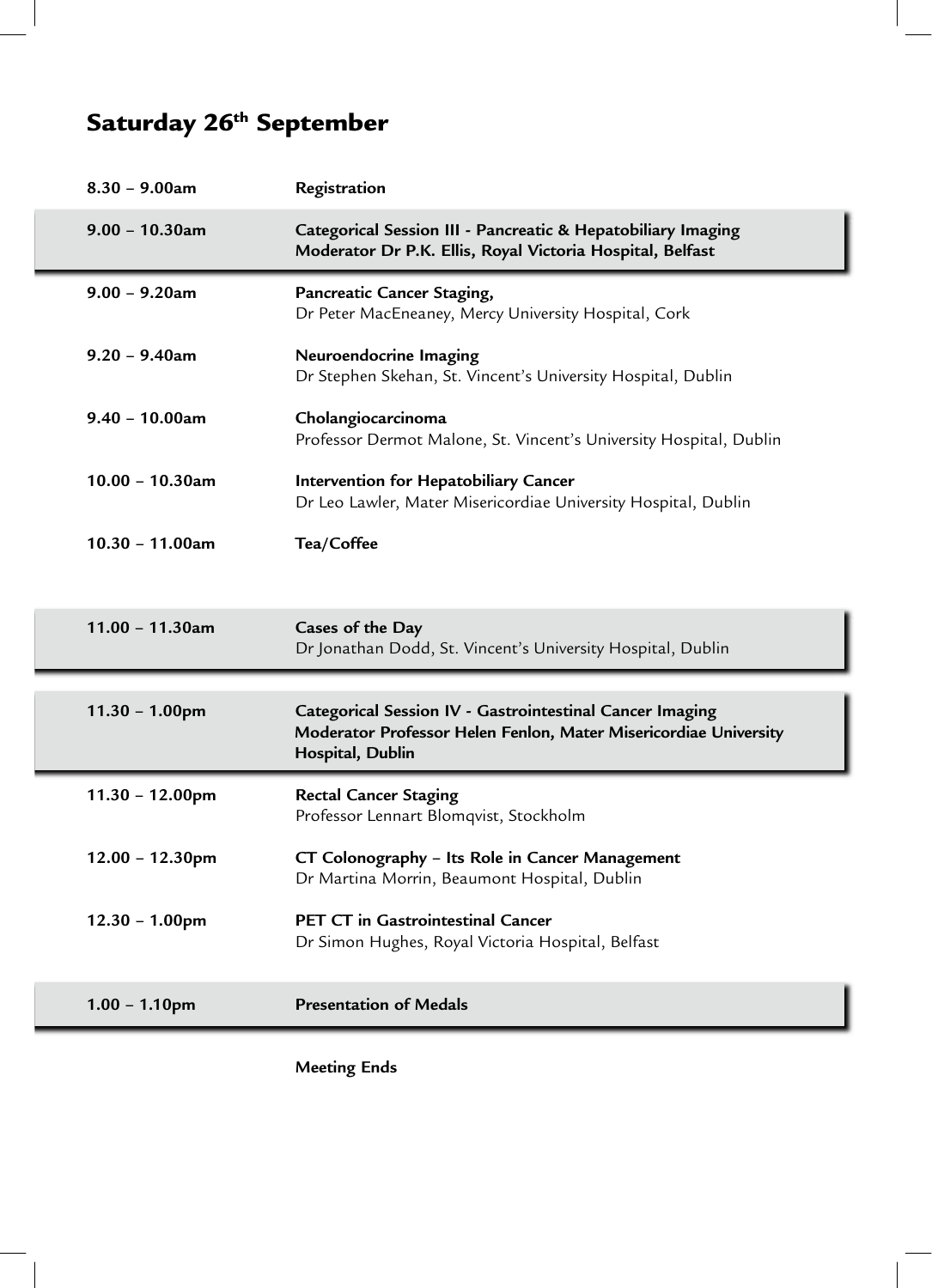### Poster Presentations

#### **Control No: 249-P-1**

#### **Completing the audit cycle: Evaluation of an optimised algorithm for the imaging of pulmonary embolism in pregnancy.**

C A Ridge, S McDermott, C D Collins, S Skehan *Radiology Department, St Vincent's University Hospital, Dublin 4.*

#### **Control No: 249-P-4**

#### **Multimodality Imaging of Venous Thrombosis (3 posters)** H. Khosa, E. Kelliher, M. Browne, K Courtney, G O'Sullivan, P. McCarthy. *Department of Radiology, University College Hospital, Galway*

#### **Control No: 249-P-5**

#### **Radiologically Inserted Gastrostomy (RIG): A retrospective review of primary button gastrostomy placement**

Sarah Power, Liam N Kavanagh, Mary C Shields, Mark F Given, Michael J Lee. *Department of Radiology, Beaumont Hospital, Beaumont Rd, Dublin 9.*

#### **Control No: 249-P-7**

#### **Imaging Features of Hereditary Colon Cancer Syndromes**

Conor P. Meehan, Scott R. Gerst, Yuliya Lakhman, Marc S. Gollub. *Department of Radiology, Memorial Sloan Kettering Cancer Center, New York.*

#### **Control No: 249-P-8**

#### **Paget's Disease of Bone: A Spectrum of Imaging Appearances.**

DE Moran, SJ Skehan, RG Gibney, EJ Heffernan. *Department of Diagnostic Radiology, St Vincent's University Hospital, Dublin* 

#### **Control No: 249-P-9**

**Quality of Radiology requests: Audit assessing local exeperience** I. Kopecka, V Moodley, N El Saiety, N Ramesh *Radiology Department, Midland Regional Hospital, Portlaoise, Co Laois*

#### **Control No: 249-P-10**

#### **Justified exposure, cost and effectiveness: Electronic radiation protection teaching for undergraduate medical students**

Leong S1, McLoughlin P1, O'Regan K1, O'Flynn S3, McGarrigle AM2, Maher MM1 *1Department of Radiology, Cork University Hospital 2Department of Medical Physics, Cork University Hospital 3Department of Medical Education, University College Cork*

#### **Control No: 249-P-12**

**Imaging in the diagnosis of Hepatocellular Carcinoma** A. Kilcoyne, K. Kelly, D.Mahalingam, C. A. De Las Casas, F. Giles, S. Rajeev *Department of Radiology, University of Texas Health Science Center, San Antonio*

#### **Control No: 249-P-13**

### **Gastrointestinal stromal tumours (GISTs): a review of the imaging fingings.** M. Knox, P. Beddy, J.M. Ryan, G Wilson.

*Radiology Department, St James's Hospital, Dublin.*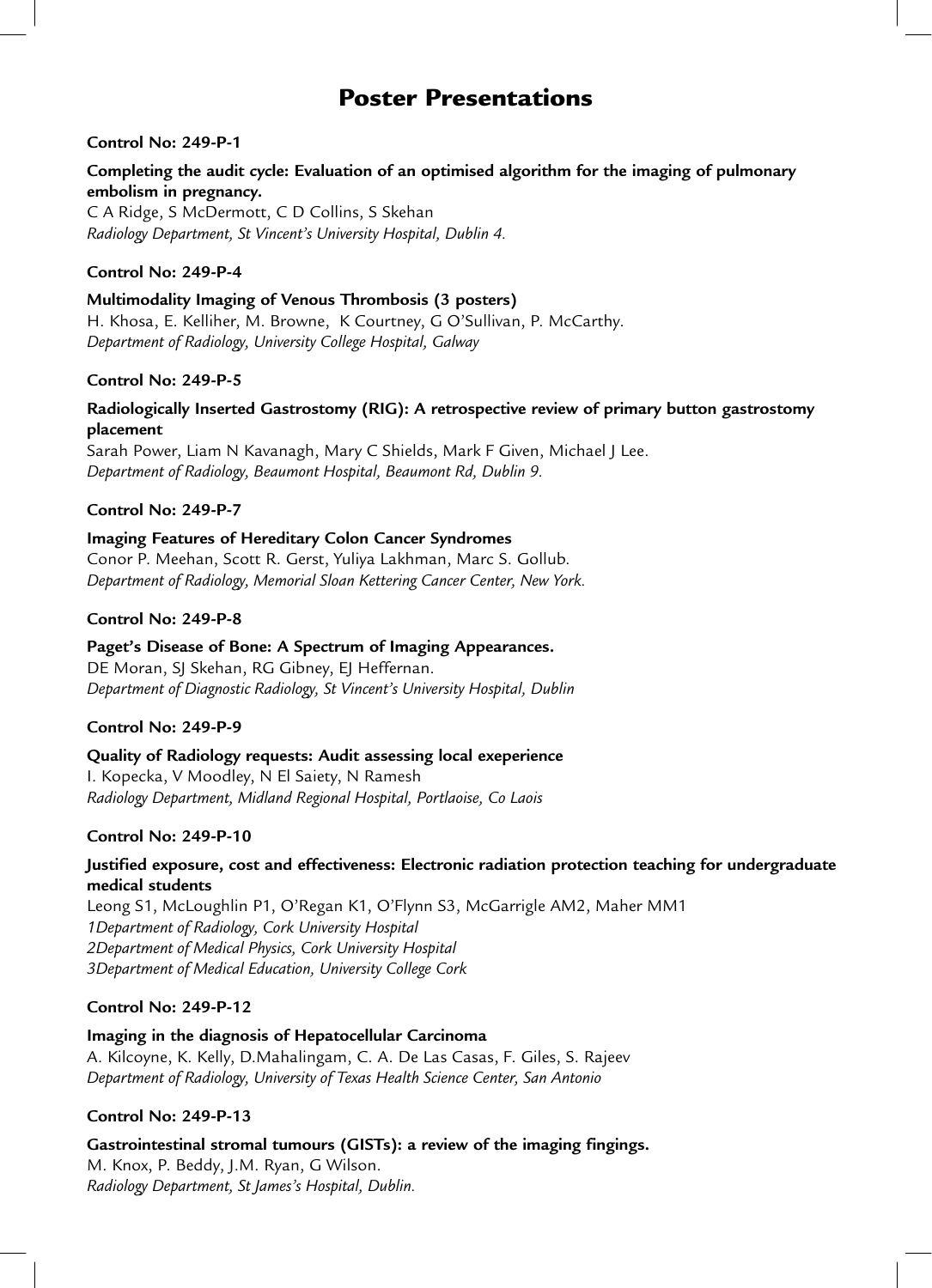#### **Control No: 249-P-14**

#### **The Treatment Of Empyema – An evidenced based review of the latest literature**

M. Knox, I. Brennan, R. McDermott. *Radiology Department, St James's Hospital, Dublin*

#### **Control No: 249-P-15**

**CT Brain – what's the protocol?** M. Knox, S, O'Keeffe, R. McDermott. *Radiology Department, St James's Hospital, Dublin*

#### **Control No: 249-P-16**

#### **Predicament of Cancer Presenting during Pregnancy** A Butler^, G Murphy\*, G Wilson\*, M Keogan\* *\*Department of Radiology and ^Department of Medicine, St James' Hospital, Dublin*

#### **Control No: 249-P-17**

#### **Imaging Manifestations and Mimics of Ischaemic Bowel**

Murphy G\*, Butler A^, Keogan M\*, Wilson G\* *\*Department of Radiology & ^Department of Medicine, St James' Hospital, Dublin 8.* 

#### **Control No: 249-P-18**

#### **The association between fatty liver and Type II diabetes mellitus in an Irish cohort: case control study**

K Cronin1, E Lambe2, G Colleran1, F Waldron Lynch3, AM Browne4, P Mc Carthy4, F Dunne3

- *1. Department of Surgery, University Hospital Galway.*
- *2. Department of Anaesthetics, University Hospital Galway.*
- *3. Department of Medicine, University Hospital Galway.*
- *4. Department of Radiology, University Hospital Galway.*

#### **Control No: 249-P-19**

#### **PET-CT in the assessment of gynaecological malignancy – Poster Presentation**

S.V. Gangoli 1, H. Nagar2, J. Clarke3, S.J. Hughes1 *1Department of Radiology and Nuclear Medicine, Royal Victoria Hospital, Belfast 2Department of Gynae-Oncology, Belfast City Hospital, Belfast 3Department of Clinical Oncology, Belfast City Hospital, Belfast*

#### **Control No: 249-P-20**

**Early experience with magnetic resonance elastography in trabecular bone** H.C.J. McGregor, J. Chen, Y.K. Mariappan, R.L. Ehman. *Department of Radiology, Mayo Clinic, Rochester, MN, USA.*

#### **Control No: 249-P-21**

#### **Clinical Audit: The Clinical, Radiological and Histological features of imaging occult symptomatic breast cancers.**

Gabrielle C Colleran1,2, Kevin C Cronin1,2, Irene Sweeney1. *1. Department of Radiology, Galway University Hospital 2. Department of Surgery, Galway University Hospital*